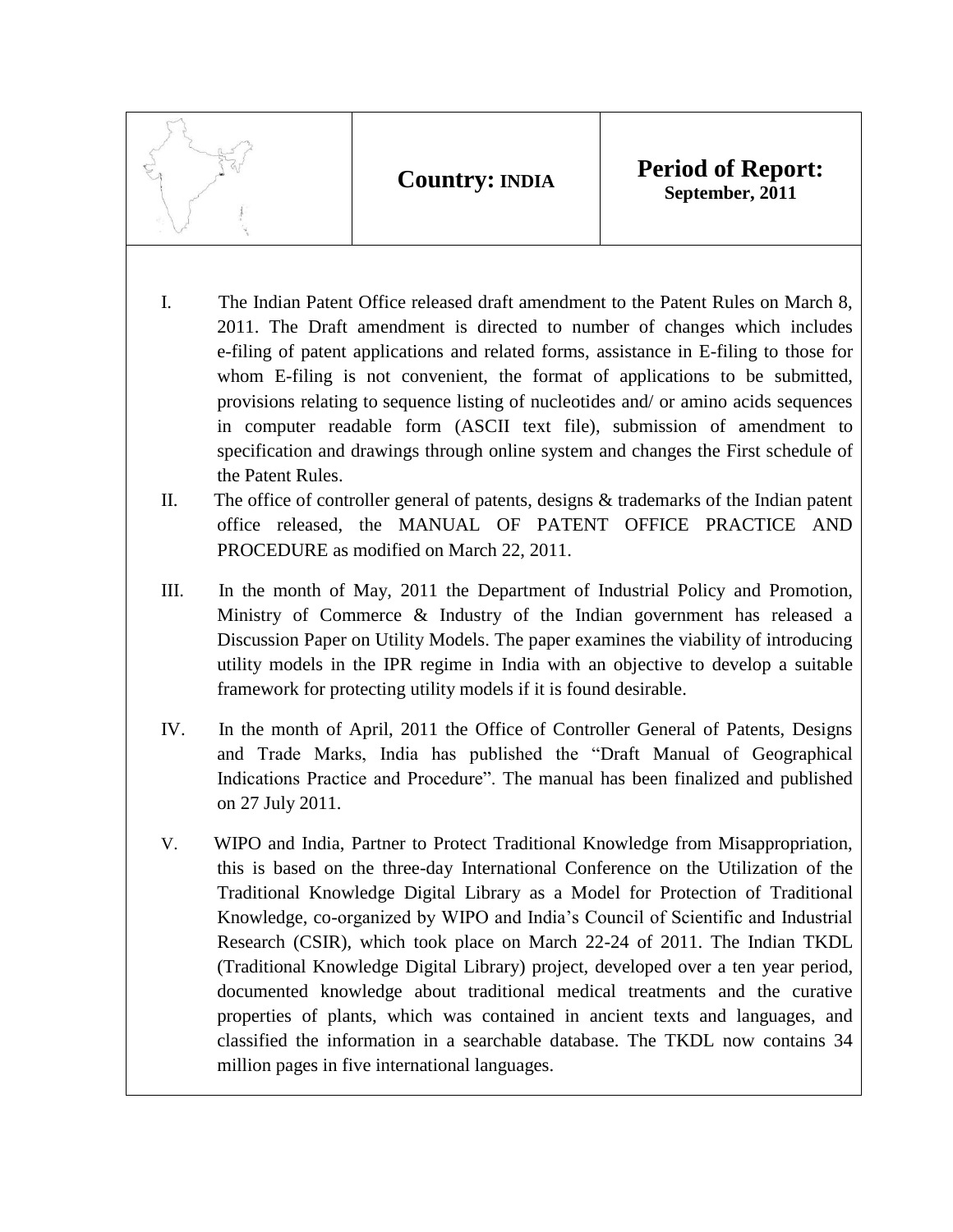| <b>Period of Report:</b><br><b>Country: PAKISTAN</b><br>September, 2011 |
|-------------------------------------------------------------------------|
|-------------------------------------------------------------------------|

- I. The Patent Office, IPO-Pakistan has been given access to K-PION database of the Korean Patent Office. K-PION is a Database consisting of large number of granted patents in English Translation. The Patent Office, IPO-Pakistan has also given access to Advanced Industrial Property Network (AIPN) database of Japan Patent Office. AIPN Database contains more than Seven Million records of Japan Patent Office in English Translation. The addition of these new databases will improve Patent Search and will help IPO-Pakistan to provide better and improved service delivery.
- II. The Patent Office, IPO-Pakistan decided to restructure the Fee for IP applications i.e. Patents, Trademarks, Copyrights, has been notified in the Gazette of Pakistan and is effective from June 4, 2011.